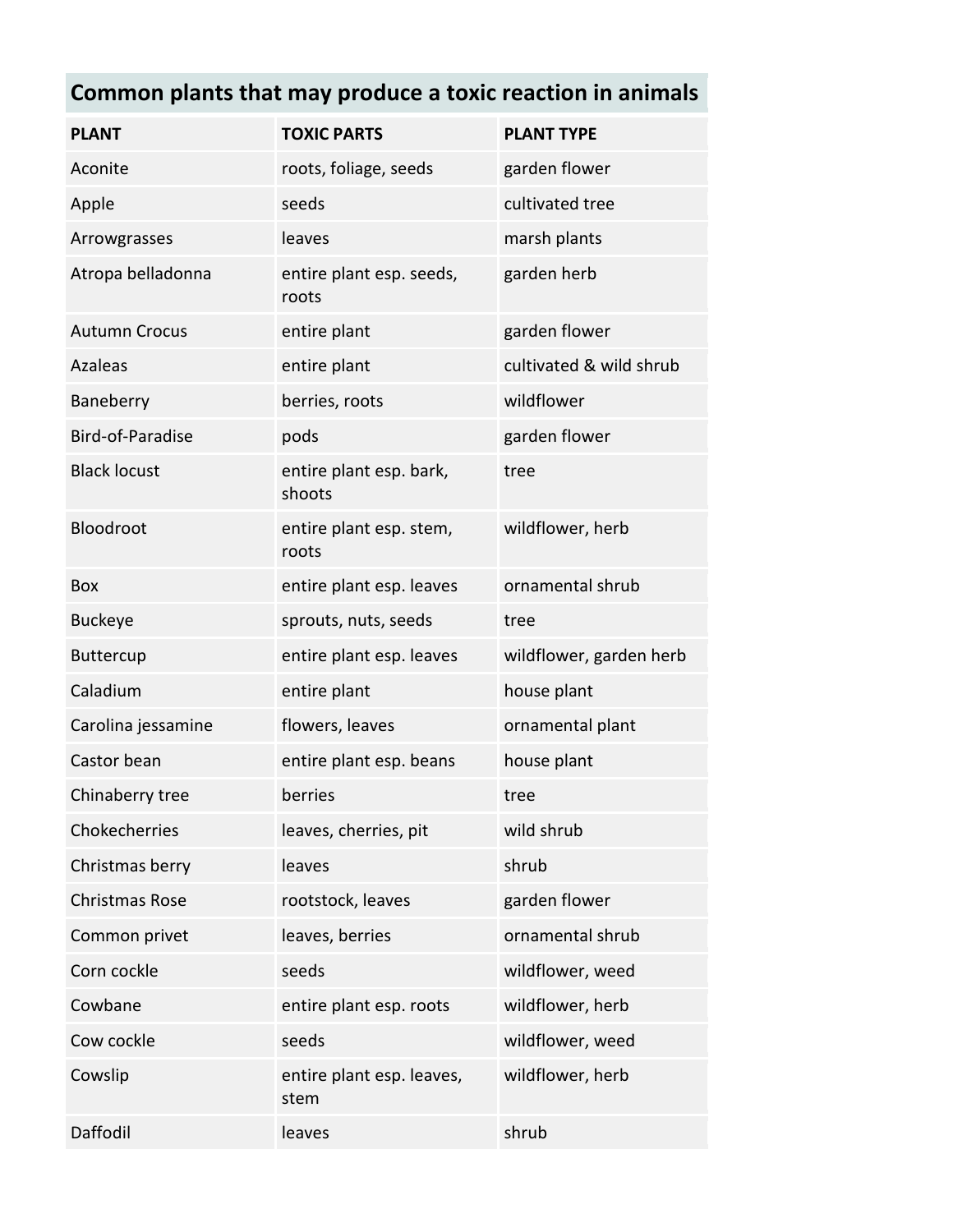| Daphne                 | bark, berries, leaves                | ornamental shrub      |
|------------------------|--------------------------------------|-----------------------|
| Day lily               | entire plant is toxic to cats        | garden & wildflower   |
| Death Camas            | leaves, stems, seeds,<br>flowers     | field herb            |
| Delphinium (Larkspur)  | entire plant esp. sprouts            | wildflower            |
| Dutchman's breeches    | roots, foliage                       | wild & garden flower  |
| Easter lily            | entire plant is toxic to cats        | flowering house plant |
| Elderberry             | leaves, bark, roots, buds            | tree                  |
| Elephant's ear         | entire plant                         | house plant           |
| English Ivy            | entire plant esp. leaves,<br>berries | ornamental vine       |
| European Bittersweet   | entire plant esp. berries            | vine                  |
| <b>False Flax</b>      | seeds                                | wild herb             |
| <b>False hellebore</b> | roots, leaves, seeds                 | ornamental flower     |
| Fan weed               | seeds                                | wildflower, herb      |
| Field peppergrass      | seeds                                | wildflower, herb      |
| Flax                   | seedpods                             | wildflower, herb      |
| Foxglove               | nuts, sprouts                        | wild & garden flower  |
| Holly                  | berries                              | shrub                 |
| Horsechestnut          | nuts, sprouts                        | tree                  |
| Horse nettle           | entire plant esp. berries            | wildflower, herb      |
| Hyacinth               | bulbs                                | wild & house plant    |
| <b>Iris</b>            | leaves, roots                        | wild & garden flower  |
| Jack-in-the-pulpit     | entire plant esp. roots,<br>leaves   | wildflower            |
| Jatropha               | seeds                                | tree, shrub           |
| Jerusalem Cherry       | unripe fruit, foliage                | ornamental plant      |
| Jimsonweed             | entire plant esp. seeds              | field plant           |
| Laburum                | seeds, pods, flowers                 | ornamental plant      |
| Lantana                | foliage                              | house plant           |
| Larkspur               | young plants                         | wildflower            |
| Laurels                | leaves                               | shrub                 |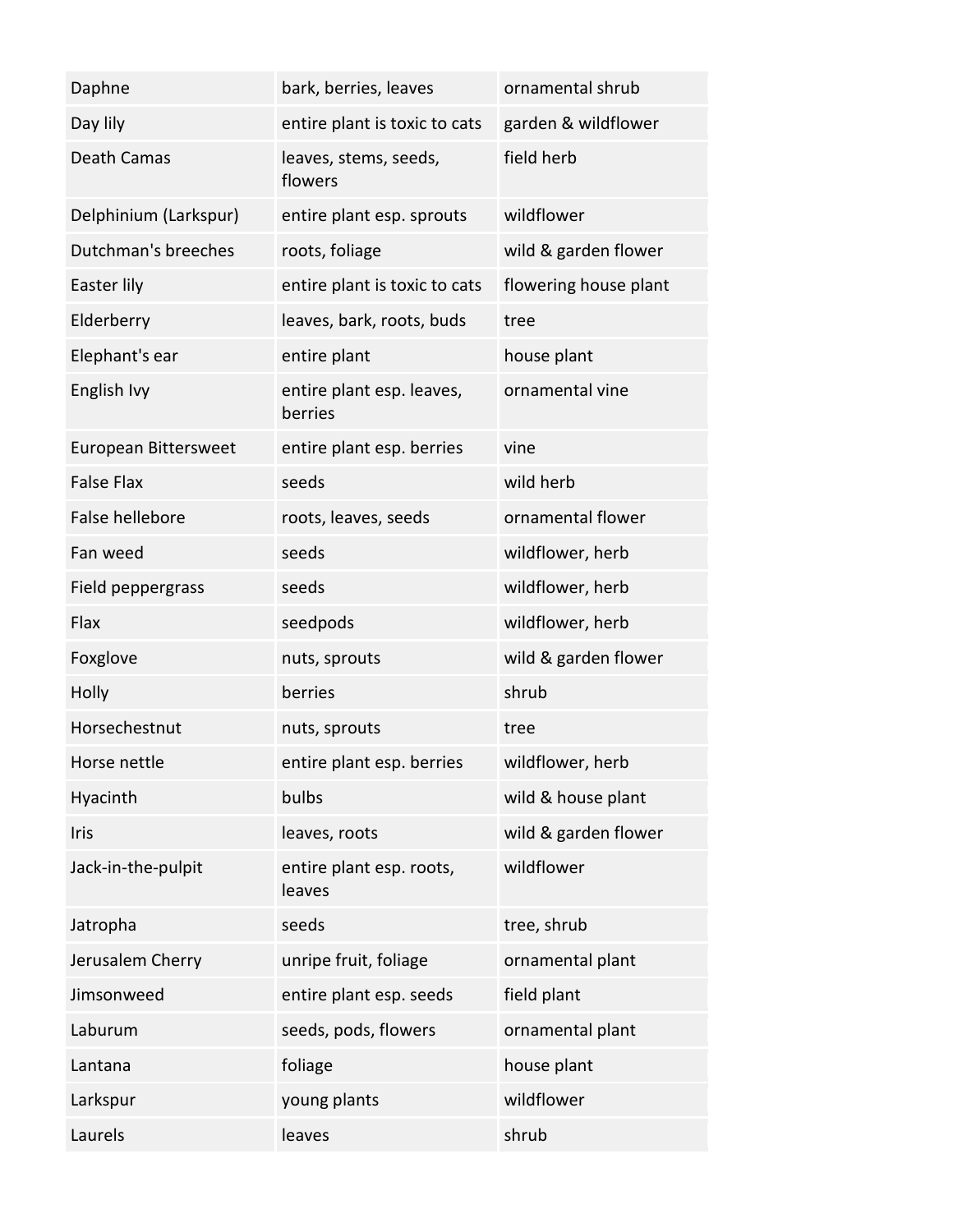| Lily of the valley     | leaves, flowers                   | garden & wildflower |
|------------------------|-----------------------------------|---------------------|
| Lupines                | seeds, pods                       | shrub               |
| <b>Manchineel Tree</b> | sap, fruit                        | tree                |
| Matrimony vine         | leaves, shoots                    | ornamental vine     |
| Mayapple               | unripe fruit, roots, foliage      | wildflower          |
| Milk vetch             | entire plant                      | wildflower          |
| Mistletoe              | berries                           | house plant         |
| Monkshood              | entire plant esp. roots,<br>seeds | wildflower          |
| Moonseed               | fruit, roots                      | vine                |
| Morning glory          | seeds, roots                      | wildflower          |
| Mountain mahogany      | leaves                            | shrub               |
| <b>Mustards</b>        | seeds                             | wildflower          |
| <b>Narcissus</b>       | bulbs                             | garden flower       |
| Nicotiana              | leaves                            | garden flower       |
| Nightshade             | leaves, berries                   | wildflower, vine    |
| Oaks                   | shoots, leaves                    | tree                |
| Oleander               | leaves                            | ornamental shrub    |
| Philodendrons          | entire plant                      | house plant         |
| Pokeweed               | roots, seeds, berries             | field plant         |
| Poinsettia             | leaves, stem, flowers             | house plant         |
| Poison hemlock         | leaves, stem, fruit               | field plant         |
| Potato                 | shoots, sprouts                   | garden plant        |
| Rattle box             | entire plant                      | wildflower          |
| Rhododendron           | leaves                            | ornamental shrub    |
| Rhubarb                | leaves                            | garden plant        |
| Rosary pea             | seeds                             | house plant         |
| Sago palm              | entire plant esp seeds            | ornamental plant    |
| Skunk cabbage          | entire plant esp roots,<br>leaves | marsh plant         |
| Smartweeds             | sap                               | wildflower          |